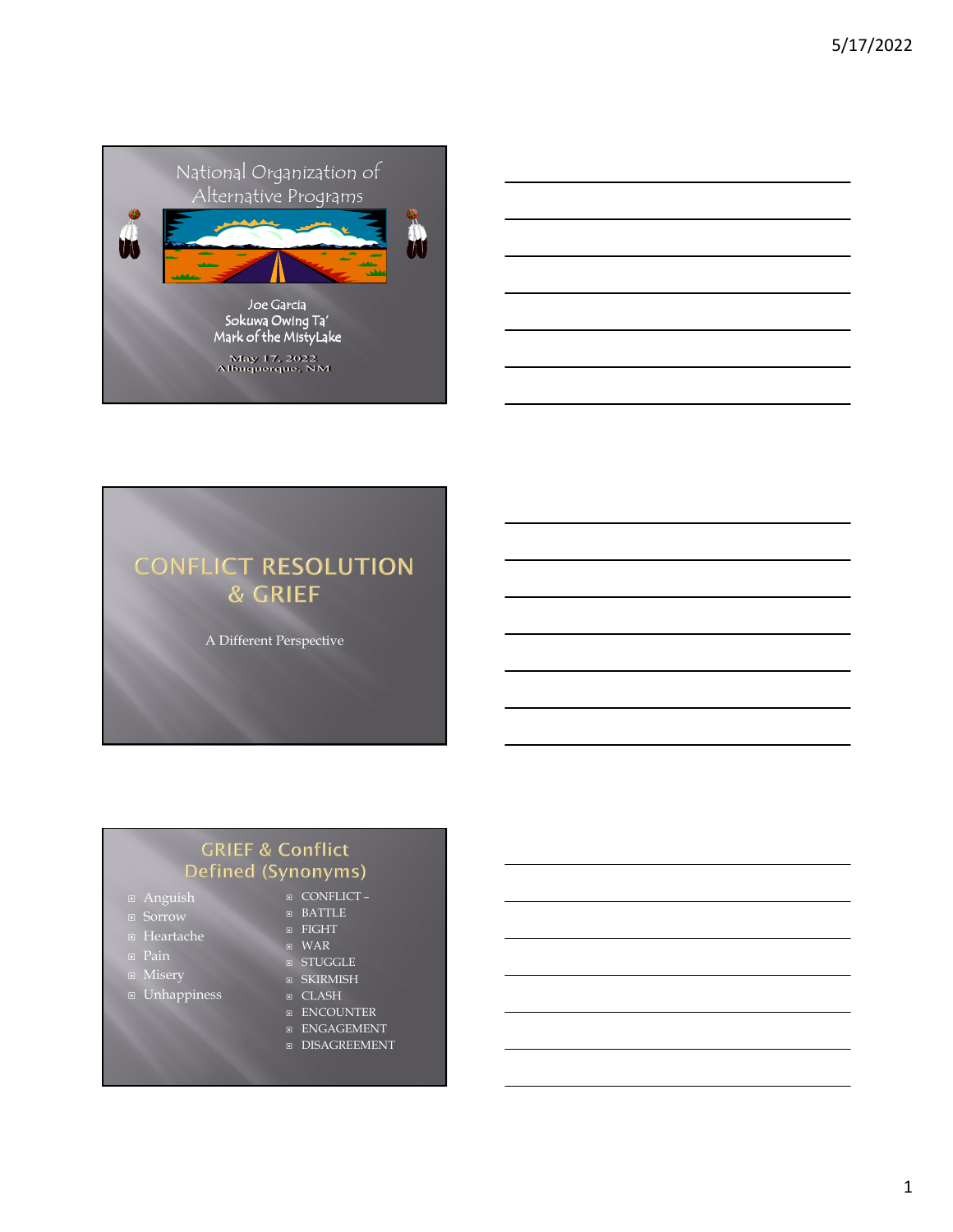



## **Understanding Grief/Conflict**

- $\scriptstyle\boxdot$   $\,$  Effect is determined to be a state of being
- Assess the causes that lead to the state
- Review symptoms and seriousness of state
- Diagnose the symptoms: relate cause to effect
- Prepare to address the effect
- Resources available
- -
	-
- **Notes:**<br>
 Grief, Conflict are powerful<br>
 Grief & Conflict affects physically, emotionally, socially and<br>
 Grief-Conflict affects physically, emotionally, socially and<br>
SPIRITUALLY<br>
 — and it can change your life co
	-

## Coping

- *There is no formula for coping with grief/conflict*
- *Understanding the process and knowing what to expect can help you cope*
- *Progressing through grief & conflict will be uneven, unpredictable and unique, with no specific time frame*
- *the more you learn about grief & conflict , the better you can cope with it*.
- *Upfront work will help expedite solutions and wellness*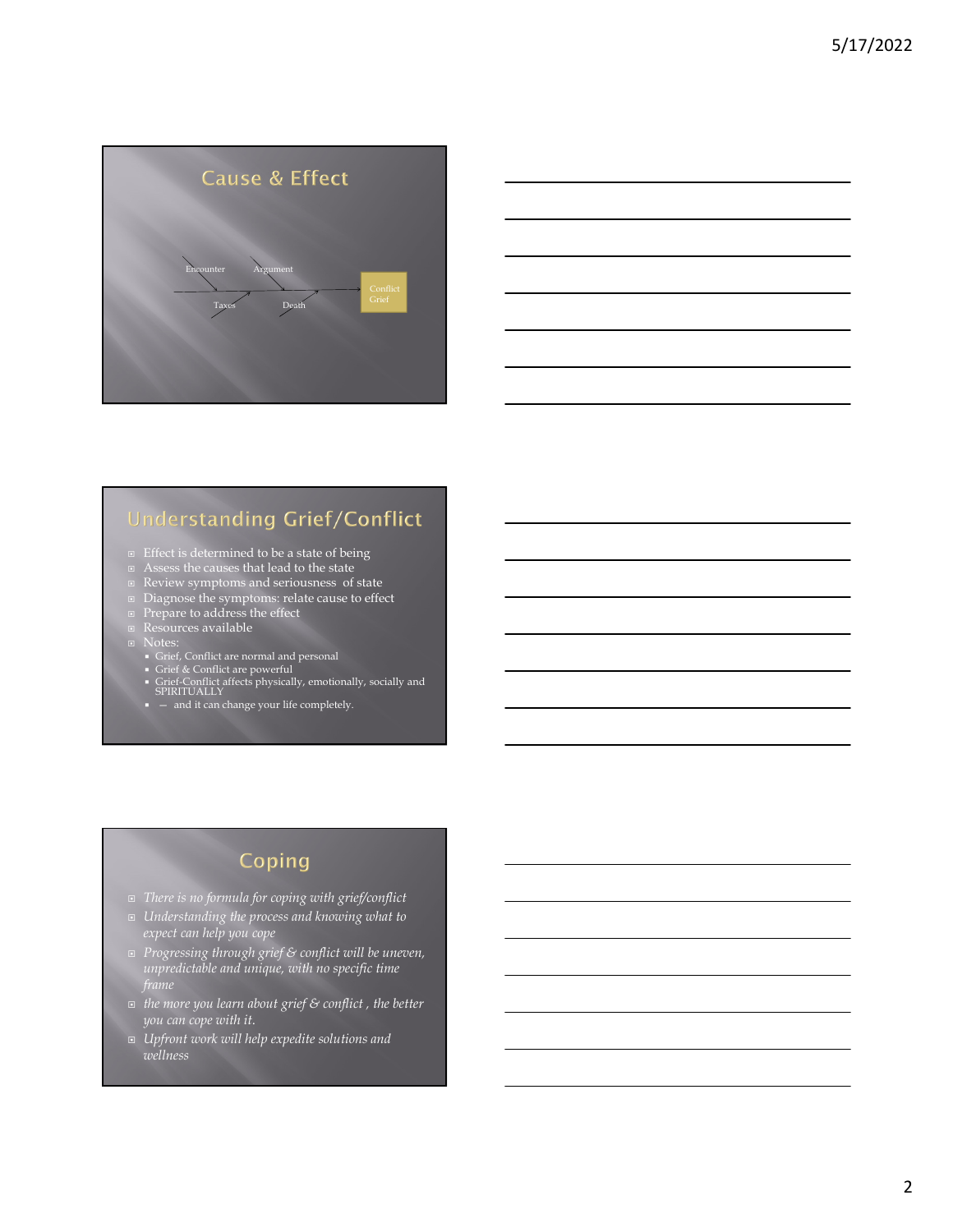# **WORDS OF** WISDOM

Joe Garcia (MistyLake) Sokuwa Owing Ta' Mark of the Misty Lake

#### **Words of Wisdom**

- You have powerful gifts: Your mind & spirit. You can choose what you will do with these gifts.
- □ Your capability in life should not be based on what others can do, but only on what you can do.
- □ The simplest lessons in life are often the most powerful. Truth requires few words.
- However long or far you go, you cannot outrun your life's problems when those problems are within.
- □ Sometimes the answers you seek are hidden right out in the open.
- Don't be afraid to see your life as it is—even if it's not what you want it to be. That is the 1<sup>st</sup> step toward positive change and fulfillment.

#### **Words of Wisdom**

- You will feel true joy when you align your talent and ability with your path.
- Keep your fire lit by remembering this: No matter how good the excuse, it cannot justify a broken commitment.
- Mistakes happen. You must forgive yourself, learn the lessons and move
- It is not too late to keep a promise to yourself.
- □ Spend your time wisely for it will be surely be spent. Start now.
- It's never too late to change your direction.
- Your vision for your life can either haunt you, or fulfill you to the depths of your spirit.
- Your fear of success can sometimes be even stronger than your fear of failure.
- □ Choices today will determine where you'll be tomorrow.